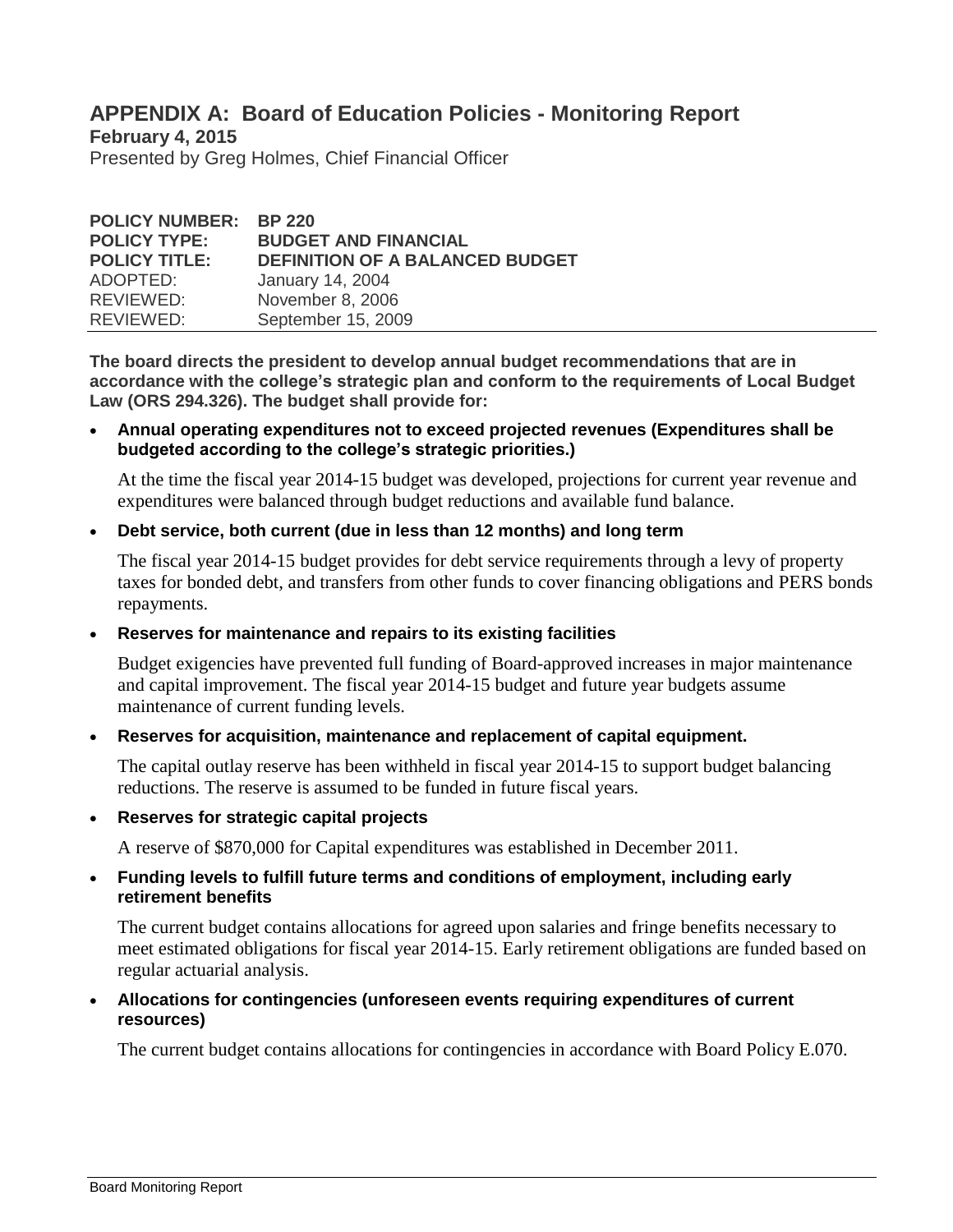**Ending Fund Balances (according to policies set specifically for that purpose)**

The ending fund balance meets requirements set by board policy.

## **Lane has a further responsibility to:**

- Plan how it will spend any "onetime" unanticipated revenue, allocating it strategically and prudently between:
	- o The restoration of any shortfall to ending fund balances,
	- o Currently unfunded projects in the strategic plan, and/or
	- o Holding some or all of it in reserve during financially volatile periods.

Consistent with this policy the college did not spend "one time" funds for recurring purposes during fiscal year 2013-14. For 2014-15, the board has approved spending of one time funds for Financial Aid default management and workforce development.

 **Permanently stabilize its finances in their entirety (operating budget, reserves, contingencies and ending fund balances) when it perceives a long term change (increase or decrease) to its available future recurring resources.**

Consistent with this policy the board revised Ending Fund Balance Policy (BP245) from a 5% ending fund balance to 10% of expenditures and transfers.

| <b>POLICY NUMBER:</b><br><b>POLICY TYPE:</b> | <b>BP295</b><br><b>BUDGET AND FINANCIAL</b> |
|----------------------------------------------|---------------------------------------------|
| <b>POLICY TITLE:</b>                         | <b>UNAPPROPRIATED ENDING FUND BALANCE</b>   |
| ADOPTED:                                     | January 14, 2004                            |
| REVIEWED:                                    | December 6, 2006                            |
| REVIEWED:                                    | September 15, 2009                          |

**The president shall assure budgeting that maintains the estimate of unappropriated ending fund balance at no less than three percent of the general fund operational expenditure budget.** 

The budgeted unappropriated ending fund balance meets board policy requirements as of June 30, 2014.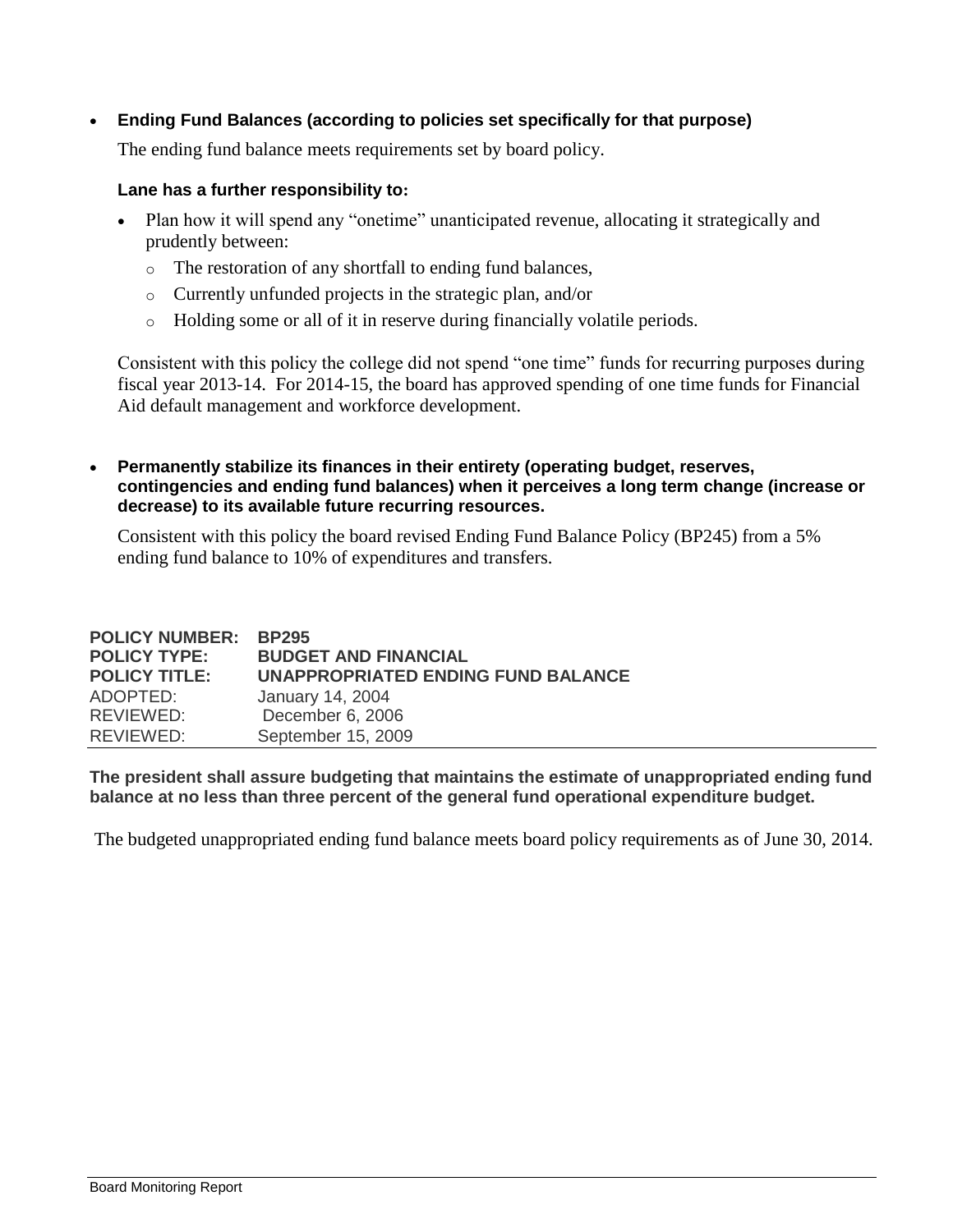| <b>BP245</b>                |
|-----------------------------|
| <b>BUDGET AND FINANCIAL</b> |
| <b>ENDING FUND BALANCE</b>  |
| January 14, 2004            |
| February 14, 2007           |
| October 19, 2009            |
|                             |

**The president shall assure budgeting that maintains the estimate of unappropriated ending fund balance at no less than three percent of the general fund operational expenditure budget.** 

**Lane Community College shall maintain an "unrestricted" General Fund Ending Fund Balance equal to or greater than 10% of total expenditures and transfers.**

**The Ending Fund Balance target shall include the Unappropriated Ending Fund Balance (UEFB) as set by board policy BP 295. When the Ending Fund Balance falls to 9% or less, the college shall adopt a plan to replenish the Ending Fund Balance to 10% within two years. When the Ending Fund Balance exceeds 11%, balances in excess may be set aside for reserves or investment in one-time expenditures.**

**If the total Ending Fund Balance (including restricted) falls to levels that require short-term borrowing, the levels set by this policy shall be automatically reviewed and adjusted as necessary.** 

The Ending Fund Balance for fiscal year 2013-14 is compliant with board policy.

| <b>POLICY NUMBER:</b> | <b>BP290</b>                      |
|-----------------------|-----------------------------------|
| <b>POLICY TYPE:</b>   | <b>BUDGET AND FINANCIAL</b>       |
| <b>POLICY TITLE:</b>  | <b>STABILIZATION RESERVE FUND</b> |
| ADOPTED:              | January 14, 2004                  |
| REVIEWED:             | January 10, 2007                  |
| REVISED:              | October 19, 2009                  |

**The board may require the president to establish a separate "reserve fund" (as described in ORS 341.321 and ORS 294.525) for the purpose of providing short-term stabilization in anticipation of possible shortfalls in revenue.**

**A stabilization reserve fund may be established under one or more of the following circumstances:**

- **State budget appropriations for community colleges are not approved by the time the college budget is approved and adopted.**
- **A situation exists where significant changes in enrollment are possible but not reasonably predictable.**
- **When any major revenue source has a reasonable possibility of decreasing after the college budget is approved and adopted.**
- **When any operating expenditure that is beyond the control of the college could reasonably be expected to increase after the college budget is approved and adopted.**
- **Any other situation in which the board determines that there is a reasonable expectation that major shifts in revenue or expenditures could occur during the budget year.**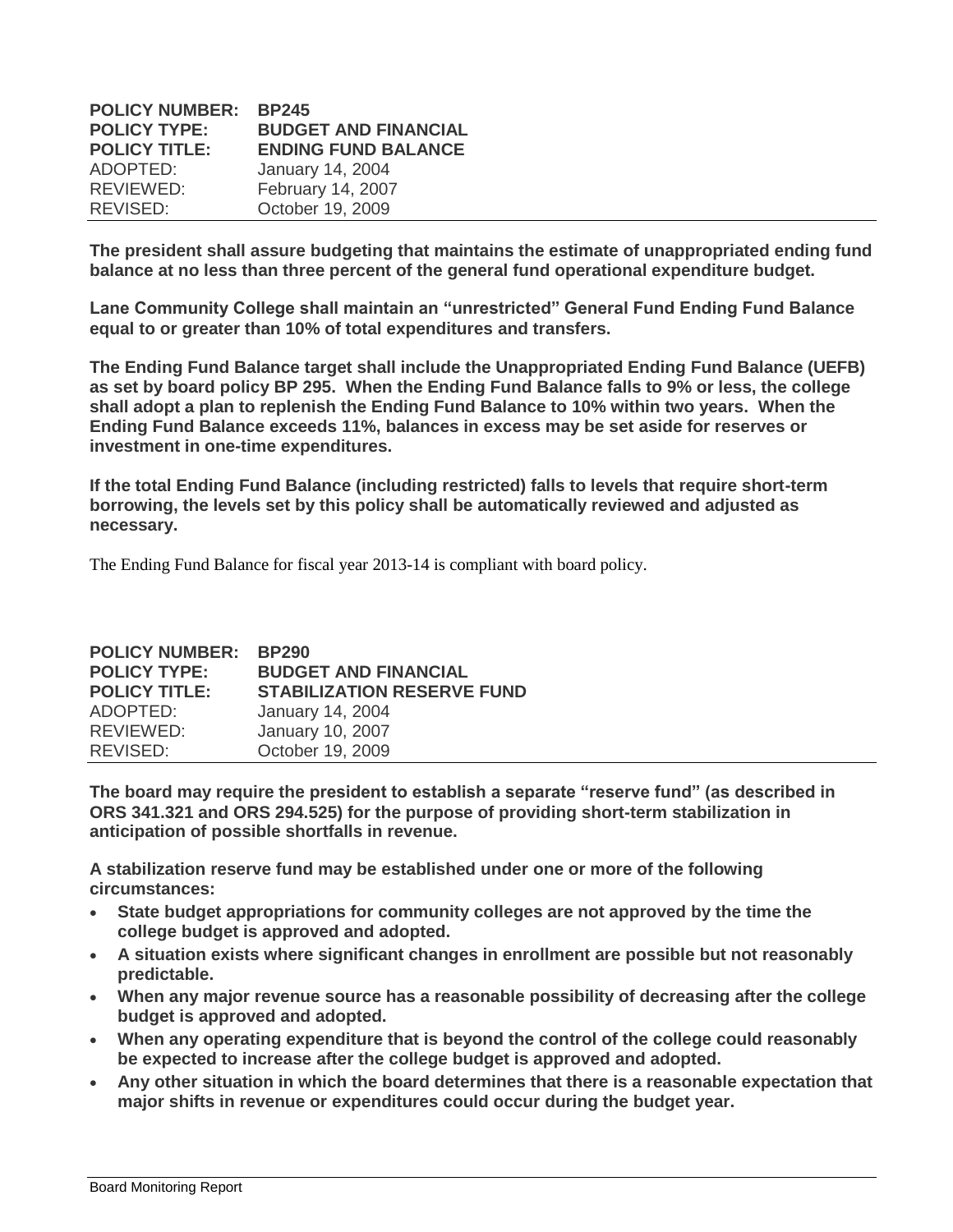**Stabilization reserve levels:**

- **Minimum reserve levels shall be at the discretion of the board and the president.**
- **Maximum reserve levels shall be no more than the maximum reasonably estimated shortfall at the time of the adoption of the budget.**

**Stabilization reserves will be reviewed annually as part of the budget development process. The stabilization reserve fund shall be closed out when the board determines that the precipitating threat to revenues and/or expenditures no longer exists. As long as the conditions exist that caused the fund to be established, the funds shall be kept in reserve for the purpose intended. If and when the fund is closed out, any remaining balance shall be released for use as a resource in the General Fund.**

The president recommended and the board approved a reservation of \$3.5 million of the ending fund balance in 2009 for a Financial Stabilization Reserve in order to prepare for potential changes in state funding in both the current and next biennium. The reserve has been used to mitigate declines in state funding and enrollment in the prior and current fiscal years.

| <b>POLICY NUMBER:</b> | <b>BP230</b>                 |
|-----------------------|------------------------------|
| <b>POLICY TYPE:</b>   | <b>BUDGET AND FINANCIAL</b>  |
| <b>POLICY TITLE:</b>  | <b>CAPITAL RESERVE FUNDS</b> |
| ADOPTED:              | January 14, 2004             |
| REVIEWED:             | February 14, 2007            |
| REVIEWED:             | October 19, 2009             |

**The college shall establish and maintain separate "reserve funds" (as described in ORS 341.321 and ORS 294.525) in Capital Projects Fund IV for the following purposes:**

- **1. To replace capital equipment that is broken or beyond its useful life as determined by the Capital Assets Replacement Forecast;**
- **2. To maintain and repair college facilities according to the Major Maintenance Schedule;**
- **3. To maintain and upgrade the college's information/telecommunications system according to planning schedules maintained by Information Technology;**
- **4. To build new instructional facilities and/or to purchase property that facilitates planned long-term growth of the college.**

**Appropriate levels of funding for reserves will be determined using existing college decisionmaking structures. The president will make recommendations to the Board of Education for approval to establish and fund these reserves.**

**Optimal funding levels will be determined using benchmarks, professional standards and best practices from other colleges and adapting these to Lane's specific situation. It is expected that full funding of these reserves will take place over a number of years and that annual transfers to these reserves will be budgeted from the General Fund and other sources as appropriate.**

**As required in ORS 294.525, the board shall periodically review the reserve fund "and determine whether the fund will be continued or abolished." While ORS 294 allows review to take place every 10 years, reserve funds established under these policies shall be reviewed (a) annually by the president; and (b) at least every three years or more frequently as determined by the board.**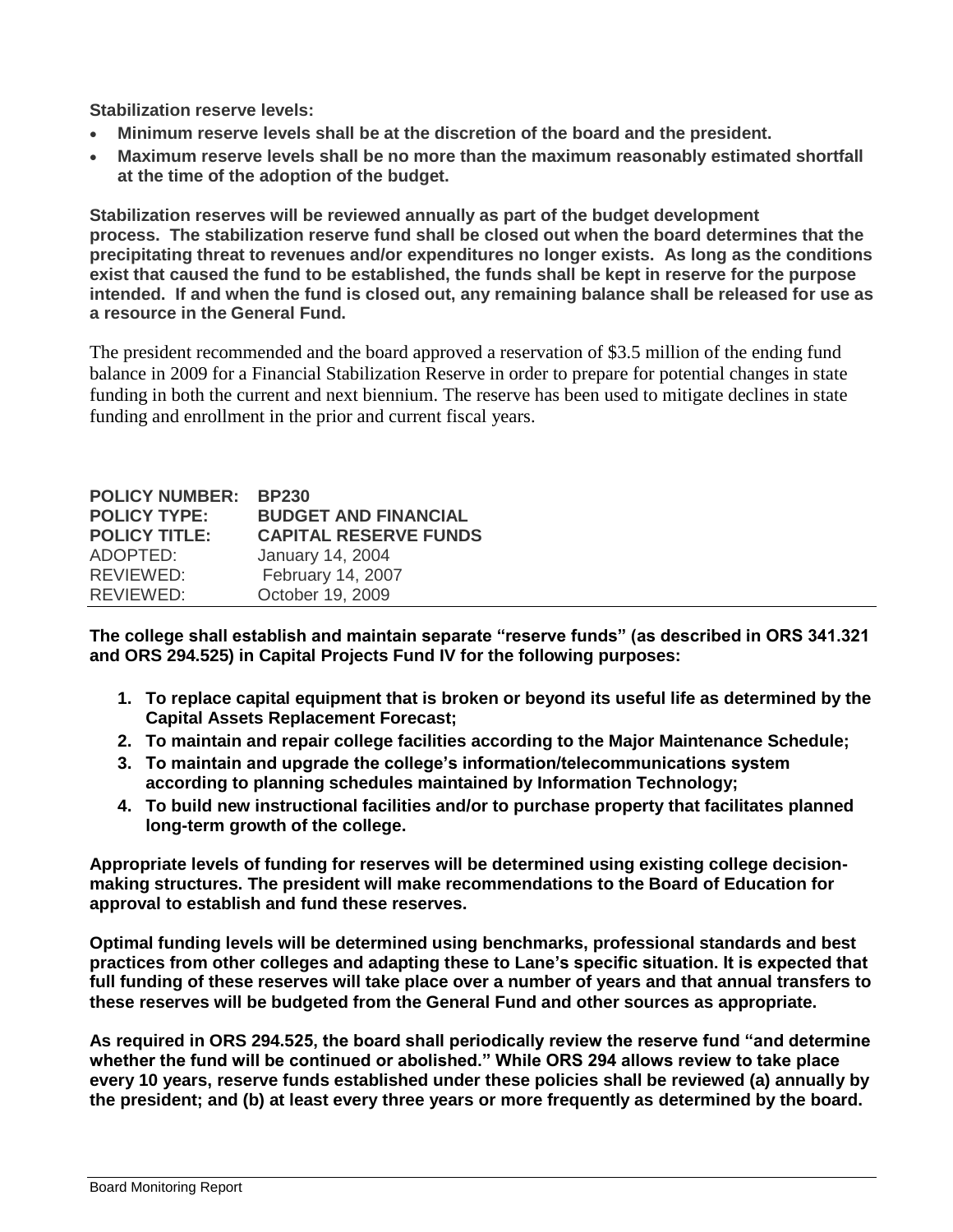#### **As allowed in ORS 294.525, the board may determine at any time that a reserve fund is no longer necessary or that some or all of the reserves may be transferred to the General Fund.**

The board established a Capital Reserve Fund of \$870,000 in December 2011 from residual proceeds of past debt issues related to Capital Projects.

| <b>POLICY NUMBER: BP255</b> |                                             |
|-----------------------------|---------------------------------------------|
| <b>POLICY TYPE:</b>         | <b>BUDGET AND FINANCIAL</b>                 |
| <b>POLICY TITLE:</b>        | <b>BUDGETING OF NON-RECURRING RESOURCES</b> |
| ADOPTED:                    | January 14, 2004                            |
| REVIEWED:                   | March 14, 2007                              |
| REVIEWED:                   | November 4, 2009                            |

**Non-recurring resources are resources that are not part of an annual revenue stream. Nonrecurring resources include but are not limited to such categories as:**

- **Fund balances (i.e., "carryover")**
- **Reserves**
- **One-time grants or awards of money**
- **Funds withheld from annual budget allocations (e.g., funds held back from annual General Fund transfer to Capital Repair & Improvement)**
- **Special allocations from the state (e.g., allocations from the Emergency Board)**
- **Other special allocations (e.g., "seed money" for a project)**

**Non-recurring resources shall not be budgeted for ongoing recurring expenditures. Non-recurring resources may be allocated for one-time expenditures including but not limited to the following:**

- **Capital equipment**
- **Capital construction**
- **Investment in a new program or service that will move to recurring funding sources after a specified trial period**
- **Projects related to the strategic directions of the college.**

## **However, the college shall not rely on non-recurring resources for funding ongoing needs such as major maintenance and equipment replacement.**

The college did not budget from non-recurring resources in the current 2014-15 budget.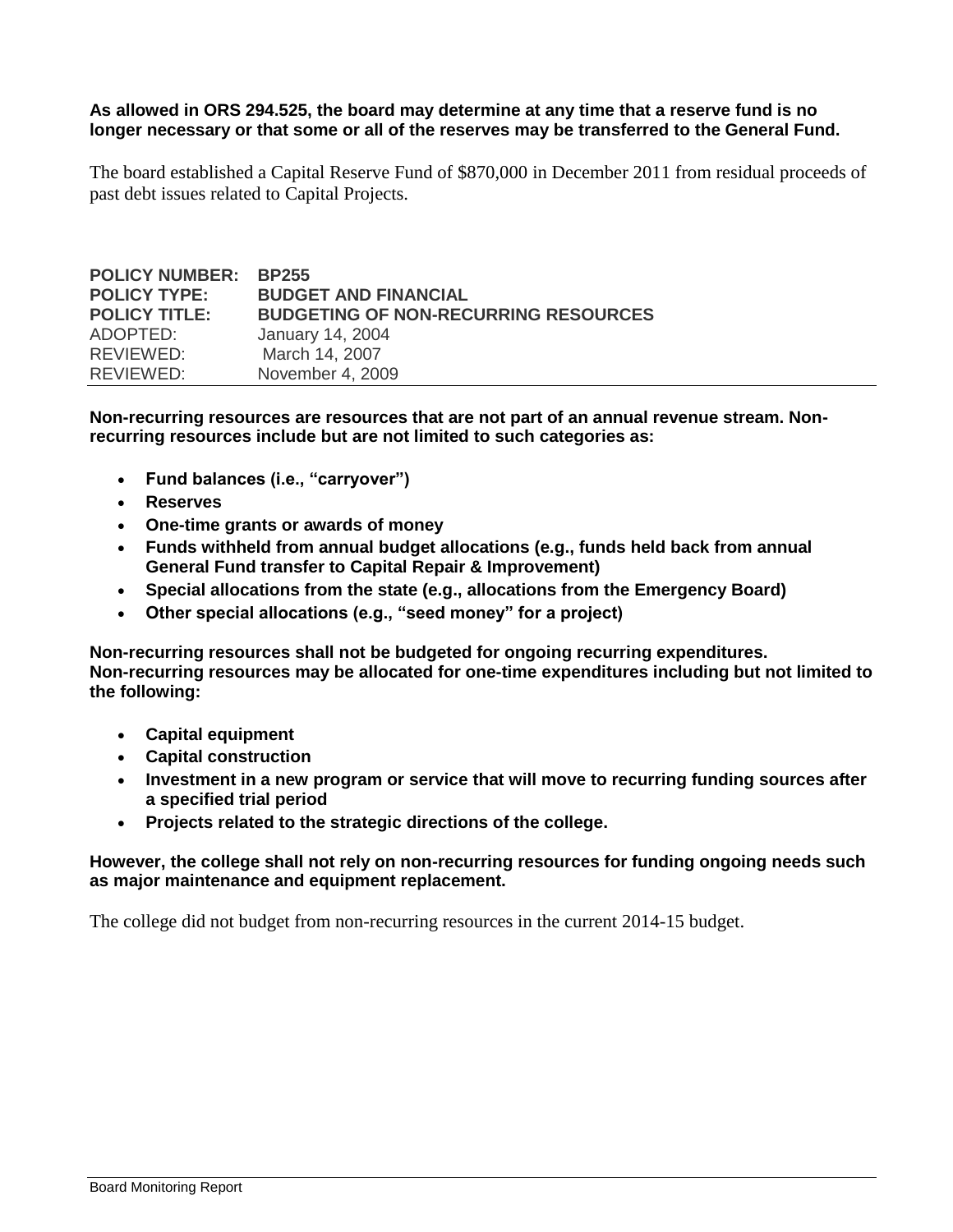| <b>POLICY NUMBER:</b> | <b>BP270</b>                    |
|-----------------------|---------------------------------|
| <b>POLICY TYPE:</b>   | <b>BUDGET AND FINANCIAL</b>     |
| <b>POLICY TITLE:</b>  | <b>GENERAL FUND CONTINGENCY</b> |
| ADOPTED:              | January 14, 2004                |
| REVIEWED:             | April 23, 2007                  |
| REVIEWED:             | November 4, 2009                |

#### **Board Contingency:**

**The annual budget shall set aside approximately one-half percent (0.5%) of the budgeted revenues each year for Board Contingency. Use of Board Contingency shall be at the discretion of the Board of Education and shall be allocated by formal approval of the board according to its policies.**

## **Administrative Contingency:**

**Administrative Contingency shall be approximately one percent (1%) of the budgeted revenues each year. Administrative Contingency shall be allocated by approval of the president.**

The fiscal year 2014-15 budget contains the following contingency accounts:

| (.38% budgeted general fund revenue) |  |
|--------------------------------------|--|
|                                      |  |

| (.75% budgeted revenue) |  |
|-------------------------|--|

| <b>POLICY NUMBER:</b> | <b>BP280</b>                |
|-----------------------|-----------------------------|
| <b>POLICY TYPE:</b>   | <b>BUDGET AND FINANCIAL</b> |
| <b>POLICY TITLE:</b>  | <b>INTERFUND TRANSFERS</b>  |
| ADOPTED:              | January 14, 2004            |
| REVIEWED:             | April 23, 2007              |
| REVIEWED:             | February 3, 2010            |

**All transfers between funds shall be in conformance with ORS 294.361. The Budget Document shall clearly show for each fund the amounts, origin and destination of each transfer. Accompanying documentation shall list the specific purposes for each transfer.**

**Transfers from the General Fund to other funds (except Fund IX-Special Revenue Administratively Restricted) shall be for the following purposes:**

- **Debt service on an obligation incurred as a part of normal operations of the college;**
- **Goods and services provided to General Fund units by units in other funds;**
- **Construction, maintenance and acquisition of facilities and/or real property used by the college in support of its mission;**
- **Acquisition of capital equipment for use by the college in support of its mission;**
- **Matching funds for grants and contracts;**
- **Operation of certain financial aid functions and matching funds required for financial aid grants;**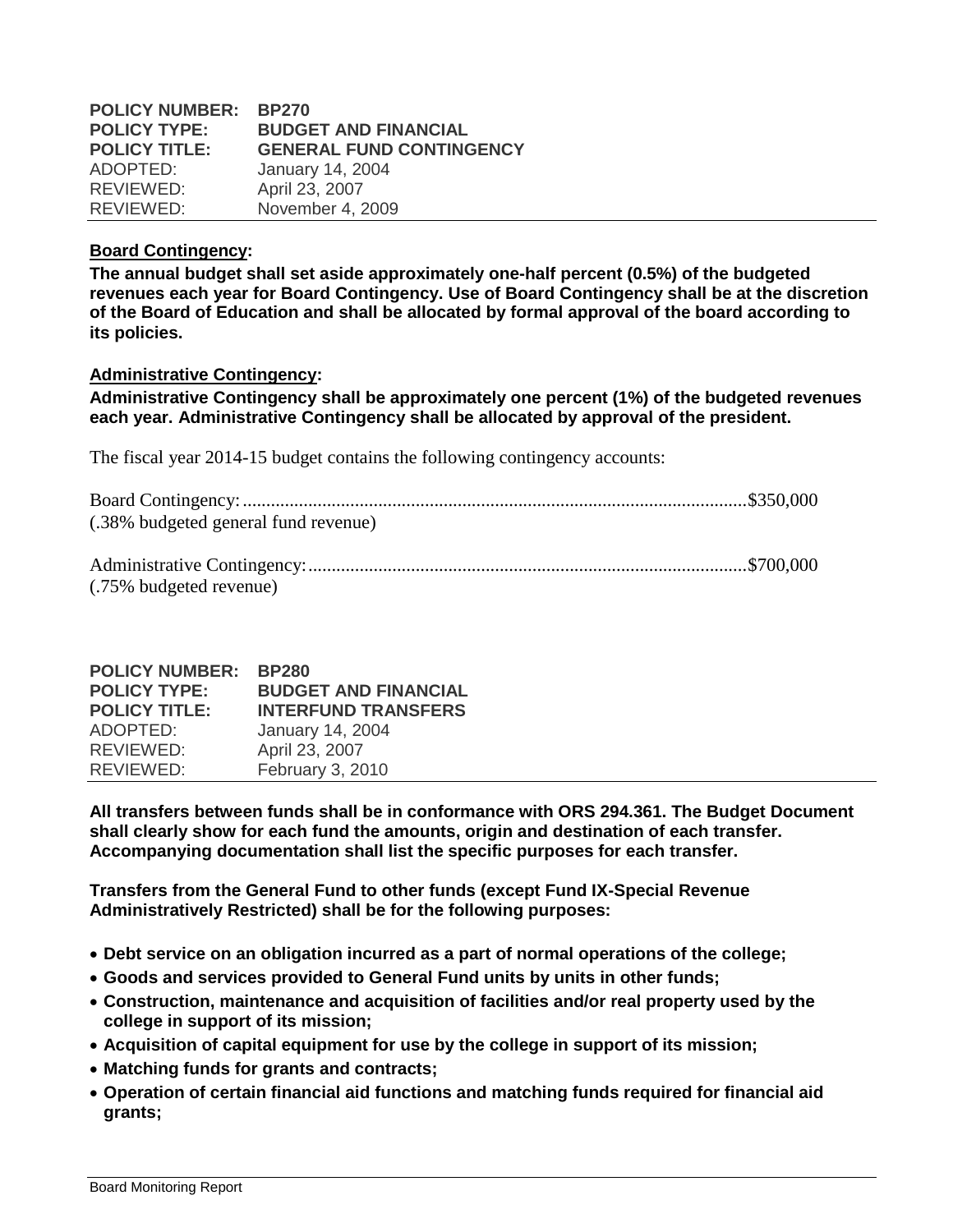## **Contractual and legal obligations to employees and retirees for compensation and benefits; Other needs as deemed appropriate and necessary by the board for fulfilling the obligations of the college.**

Since Fund IX contains units that could be considered general operations of the college, the boundary between the General Fund and Fund IX is more "permeable." While units in Fund IX primarily rely on designated revenues, transfers from the General Fund may be used to augment the resources for any or all of these units. The level of funding through General Fund transfers to Fund IX is at the discretion of the board under advice from the Budget Committee and the president.

The fiscal year 2014-15 budget contains interfund transfers made in accordance with this policy and adopted by the board during the budget process. Interfund transfers are presented in the 2014-15 Budget Document, pages 35-36.

| <b>POLICY NUMBER:</b><br><b>POLICY TYPE:</b><br><b>POLICY TITLE:</b> | <b>BP290</b><br><b>BUDGET AND FINANCIAL</b><br><b>INTERFUND LOANS</b> |
|----------------------------------------------------------------------|-----------------------------------------------------------------------|
| ADOPTED:                                                             | June 9, 2004                                                          |
| REVIEWED:                                                            | May 9, 2007                                                           |
| REVIEWED:                                                            | December 2, 2009                                                      |
| REVIEWED:                                                            | January 9, 2013                                                       |

**Loans from one fund to another shall conform to the requirements of ORS 294.460 and be authorized by the Board of Education. Interfund loans may not be from: a Debt Service fund, a Financial Aid fund, employee/retiree benefit funds, or funds legally restricted to specific uses. Repayment of the loan must be budgeted according to an approved schedule and at a stated rate of interest.** 

**The full repayment of interfund loans shall occur no later than:**

- **Five years from the date of the loan, if the funds are to be used to acquire or improve real or personal property, or**
- **June 30 of the fiscal year following the year in which the loan was authorized, if the funds are to be used for operating purposes.**

There are no outstanding interfund loans.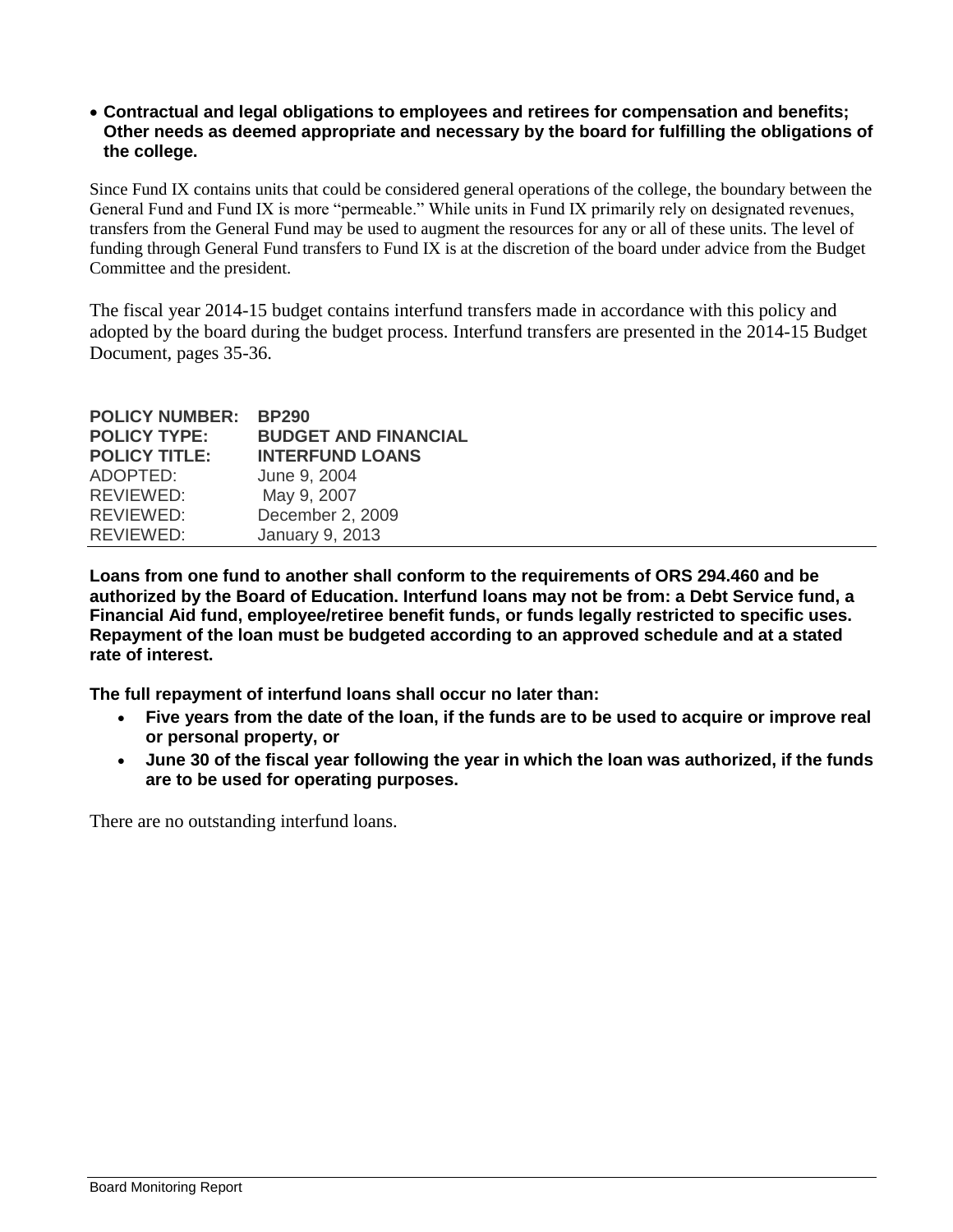| <b>POLICY NUMBER:</b> | <b>BP235</b>                        |
|-----------------------|-------------------------------------|
| <b>POLICY TYPE:</b>   | <b>BUDGET AND FINANCIAL</b>         |
| <b>POLICY TITLE:</b>  | <b>DEBT ISSUANCE AND MANAGEMENT</b> |
| ADOPTED:              | June 9, 2004                        |
| REVIEWED:             | May 9, 2007                         |
| REVIEWED:             | December 2, 2009                    |

**The president shall ensure that sufficient funds are available to meet current and future debt service requirements on all indebtedness, while adequately providing for recurring operating requirements. The issuance of debt limits the college's flexibility to respond to future learning priorities; consequently, the college shall issue and manage debt in a manner which maintains a sound fiscal position, protects its creditworthiness and complies with ORS 341.675 and ORS 341.715.** 

**To meet the objectives of this policy the president shall ensure that the college incurs and services all debts in a manner that will:** 

- **Maintain a balanced relationship between debt service requirements and current operating needs.**
- **Maintain and enhance the college's ability to obtain access to credit markets, at favorable interest rates, in amounts needed for capital improvements and to provide essential learning services.**
- **Prudently incur and manage debt to minimize costs to the taxpayers and ensure that current decisions do not adversely affect future generations.**
- **Preserve the college's flexibility in capital financing by maintaining an adequate margin of statutory debt capacity.**

## **The board shall approve borrowing as described in Board Policy C.040. Long-term debt (due more than a year in the future) shall not be issued to fund normal operating needs.**

To certify compliance with Lane's legal debt margin, please refer to the college's June 30, 2014 audit report. Computation of Legal Debt Margin on, on page 56, shows that Lane is well within its debt limitation of 1.5% of Real Market Value of taxable property in Lane County, calculated to be \$542,586,939. The Budget Office includes future year's debt payment requirements as expenditures in its multi-year financial projections. The most recent credit rating from Standard & Poor's upgraded Lane's rating to "AA-" and stable outlook. The college does not use long term debt to fund normal operating needs.